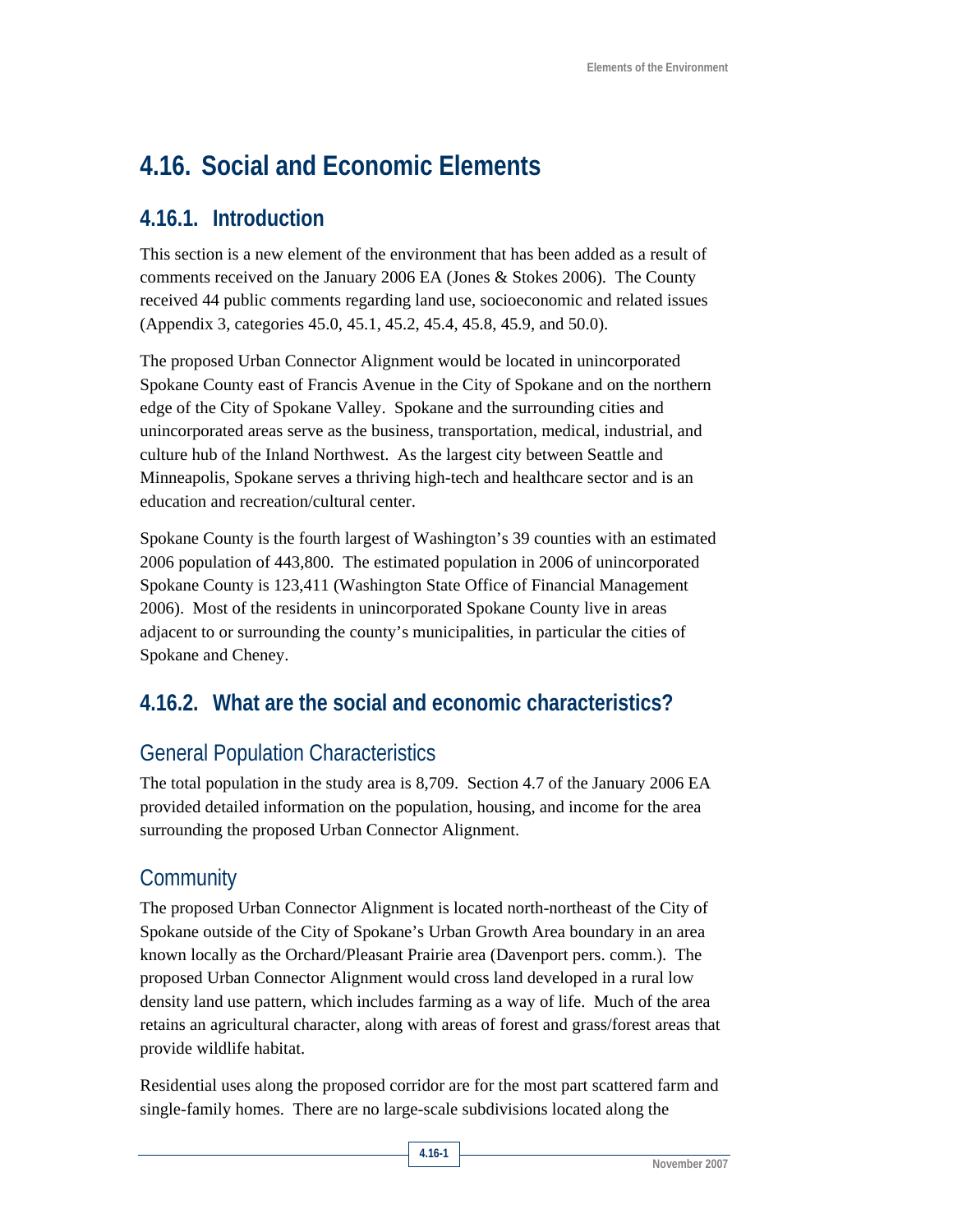proposed Urban Connector Alignment, although urban development is occurring approximately 3,000 feet south and west of the intersection of Bigelow Gulch and Argonne roads. More recent new home construction has occurred on large lots between Perrine and Evergreen roads at the east end of Bigelow Gulch Road.

#### **Demographic Characteristics**

The study area included five block groups located adjacent to the Urban Connector Alignment; block groups are sub-units of a census tract. Demographic data for these block groups was examined and compared to countywide data for Spokane County. Please refer to Section 4.8, *Environmental Justice,* for more detailed information (organized by block groups) on race and ethnicity, linguistic isolation, and low income population in the study area.

#### *Race and Ethnicity*

In every racial/ethnic category (Hispanic, African American, Asian, and American Indian/Alaskan Native) the percentage of minority populations living within the study area was slightly lower than the minority percentage of residents within the entire county (Table 4.16-1).

| <b>Block</b><br><b>Groups</b> | Total<br>Population | <b>Hispanic or</b><br>Latino<br>(any Race) | African<br>American | Asian | American<br>Indian and<br>Alaska<br><b>Native</b> |
|-------------------------------|---------------------|--------------------------------------------|---------------------|-------|---------------------------------------------------|
| <b>Total Study</b><br>Area    | 8.709               | 2.42%                                      | 0.47%               | 1.71% | 1.58%                                             |
| Spokane<br>County, WA         | 417.939             | 2.77%                                      | 2.24%               | 2.63% | 2.44%                                             |

### **Table 4.16-1. Study Area Race and Ethnicity Data**

Source: US Census 2000 Summary File 1 (SF 1) 100-Percent Data, Tables P1, P9, and P11.

Note: The US Census Bureau defines Hispanic origin as an ethnicity and not a race. Consequently, a person of Hispanic origin may be of any race and, as such the US Census Bureau reports these characteristics separately.

Alone or in combination with one or more of the other races. The 2000 Census question on race included 15 separate response categories and three areas where respondents could write in more specific race group categories. People who responded to the question on race by indicating only one race are referred to as the race-alone population, or the group that reported only one race category. In the 2000 Census, nearly 98% of all respondents reported only one race.

The 2000 Census reported that there were 252 Spanish-speaking households and 137 households speaking an Asian language within the study area. Of those Spanishspeaking households, none are considered linguistically isolated, but 25% of the Asian-language-speaking households are considered linguistically isolated. A linguistically isolated household is one in which all household members 14 years old and over have at least some difficulty with English.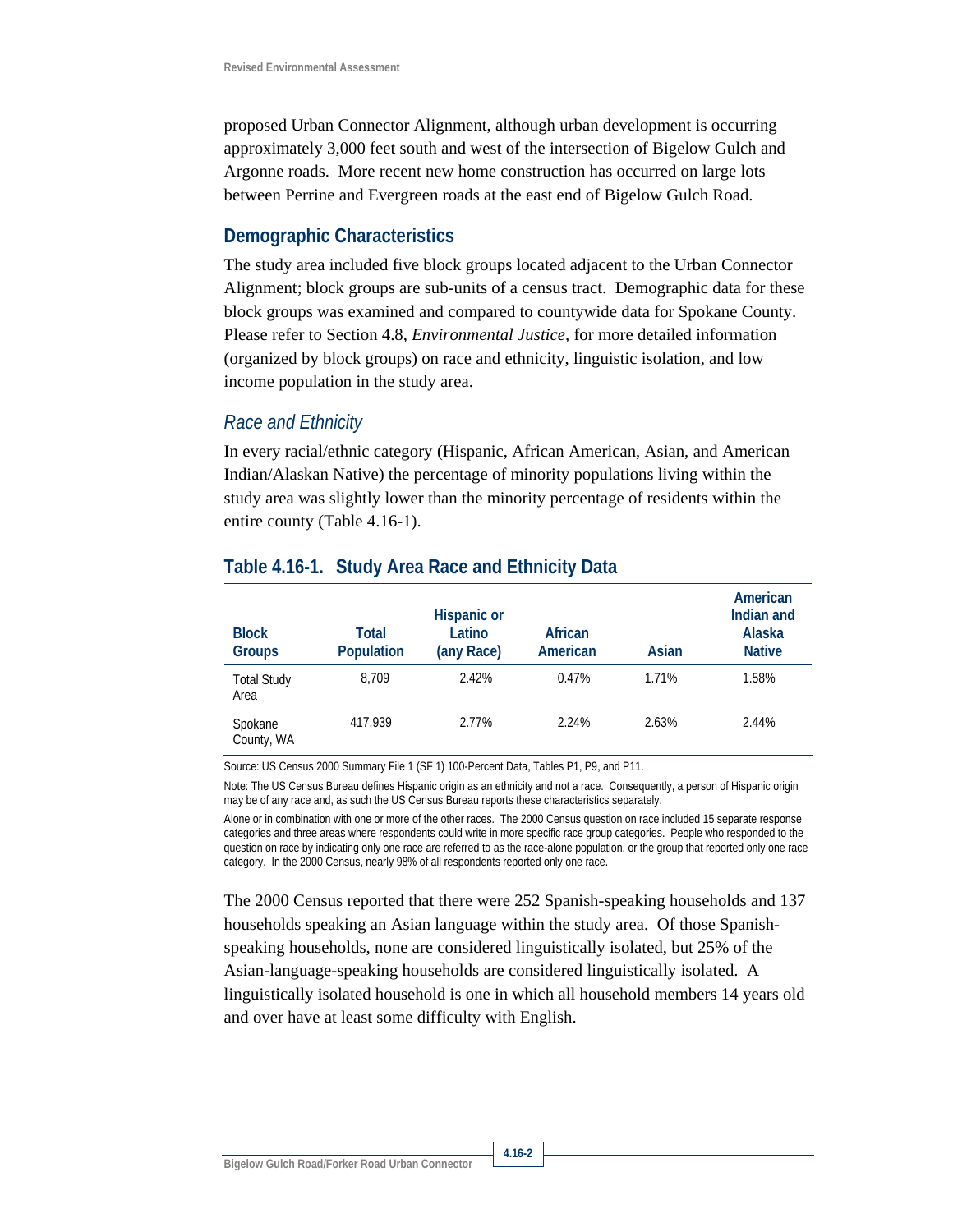### *Age*

The age characteristics of the study area are comparable to those found countywide. In 2000, as shown in Table 4.16-2, census data indicated that 72.9% of the population within the study area is 18 years or older, about one percent lower than what is found countywide (74.3%).

| <b>Block</b><br><b>Groups</b> | Total<br><b>Population</b> | 0-4 years           | 5-17 years           | 18-64 years           | 65 years<br>and older | <b>Elderly</b><br><b>Households</b> |
|-------------------------------|----------------------------|---------------------|----------------------|-----------------------|-----------------------|-------------------------------------|
| <b>Total Study</b><br>Area    | 8.709                      | 507<br>$(5.8\%)$    | 1.855<br>(21.3%)     | 5.486<br>$(63.0\%)$   | 861<br>$(9.9\%)$      | 16.8%                               |
| Spokane<br>County, WA         | 417,939                    | 27.478<br>$(6.6\%)$ | 80.022<br>$(19.2\%)$ | 258,490<br>$(61.9\%)$ | 51.949<br>$(12.4\%)$  | 20.3%                               |

#### **Table 4.16-2. Age Characteristics & Elderly Households**

Source: US Census 2000 Summary File 1 (SF 1) 100-Percent Data, Table P12, P18.

Elderly households have at least one member 65 years or older.

Notes: Percentages may not sum to 100 due to rounding.

In addition, households with elderly members in the study area made up 16.8% of the households, a little lower than the 20.3% found countywide.

### *Disabilities*

According to the 2000 Census, 136,962 people with a long-lasting physical, mental, or emotional condition, or disability, live in Spokane County. Persons with disabilities represented 35% percent of the 390,461 county residents who were aged 5 years and older in the civilian non-institutionalized population. The proportion of people with disabilities within the study area is comparable to the countywide percentage (Table 4.16-3).

## **Table 4.16-3. Persons with Disabilities**

| <b>Block Groups</b>     | <b>Total Population</b><br>5 years and over | Population 5 years<br>and over with<br><b>Disabilities</b> | <b>Percent of Total</b><br>Population |
|-------------------------|---------------------------------------------|------------------------------------------------------------|---------------------------------------|
| <b>Total Study Area</b> | 8.202                                       | 7.691                                                      | 36.2%                                 |
| Spokane County, WA      | 390.461                                     | 136,962                                                    | 35.1%                                 |

Source: U.S. Census 2000 Summary File 3 (SF 3) - Sample Data, Table P41.

Disability - A long-lasting physical, mental, or emotional condition. This condition can make it difficult for a person to do activities such as walking, climbing stairs, dressing, bathing, learning, or remembering. This condition can also impede a person from being able to go outside the home alone or to work at a job or business.

The number of persons with disabilities residing in the study area was based on responses from the census short form. Respondents where asked if they had any of the following long-term conditions:

 blindness, deafness, or a severe vision or hearing impairment (sensory disability) or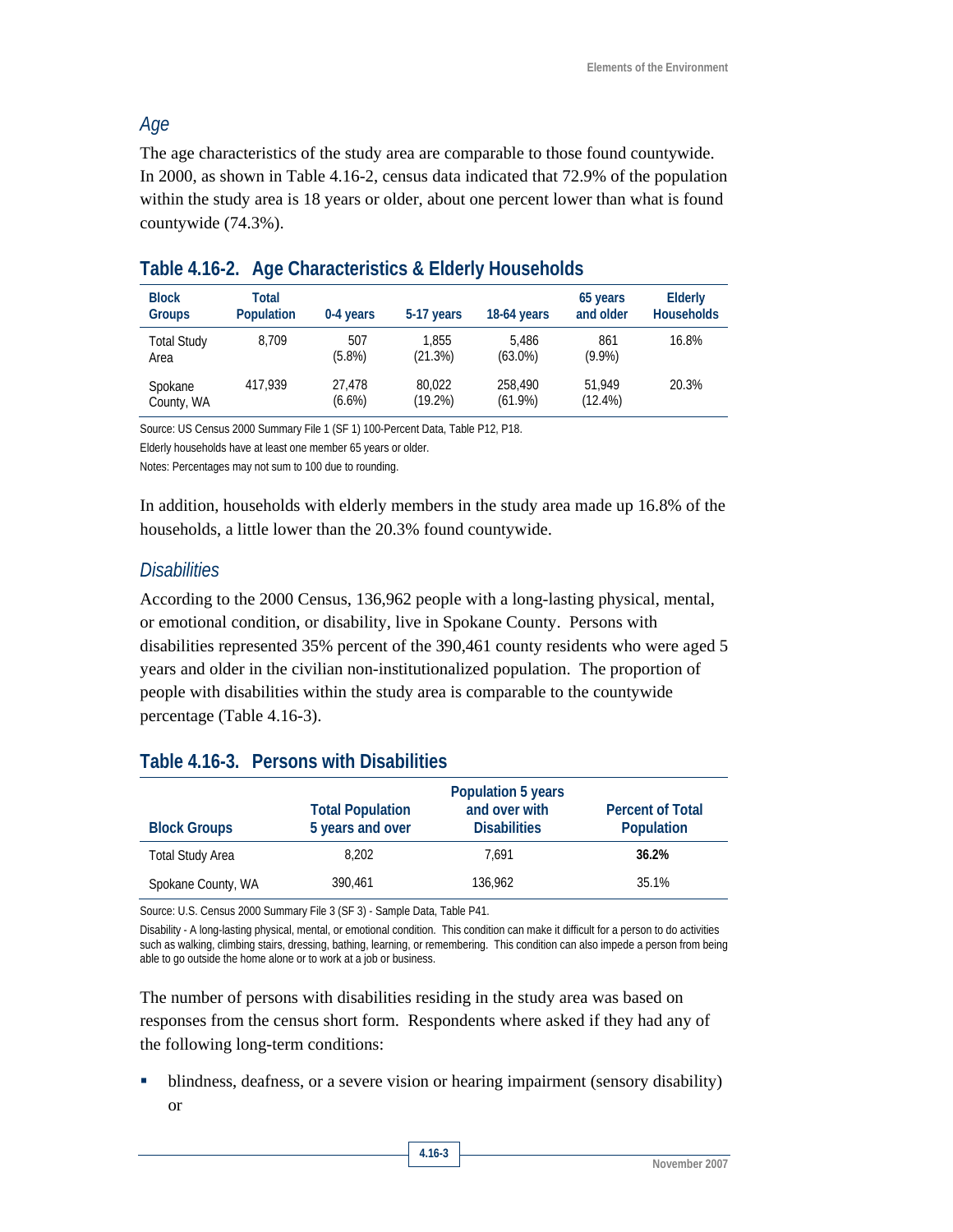a condition that substantially limits one or more basic physical activities such as walking, climbing stairs, reaching, lifting, or carrying (physical disability).

In addition, respondents were asked if they had a physical, mental, or emotional condition that made it difficult to perform certain activities, including:

- **Example 1** learning, remembering or concentrating (mental disability),
- dressing, bathing or getting around inside the home (self-care disability),
- going outside the home alone to shop or visit a doctor's office (go-outside-the home disability), and
- working at a job or business (employment disability).

Respondents could report more than one type of disability and the disabilities could cause limitations to one or more activities. Not all limitations, however, can be assumed to affect the mobility of persons.

### **Orchard Prairie**

The proposed Urban Connector Alignment would cross through the farming community of Orchard Prairie, first settled in 1879. Two central landmarks in this community are the Orchard Prairie Elementary School and Central Grange No. 831. The Orchard Prairie School was built in 1894 and has continued to the present day to educate the children of this community. Grades 1 through 7 are held at the Orchard Prairie Elementary School in combined classrooms. The community takes great pride in the strong community spirit and sense of place provided by the Orchard Prairie School (Highberg 1978). The Central Grange was built in 1910 as the Orchard Prairie Congregational Church and later purchased by the Central Grange. The building is located at 7001 East Bigelow Gulch Road on the north side of the existing Bigelow Road (see Appendix E of the January 2006 EA for a more detailed description of the Central Grange).

## Public Services

Few public facilities and services are found along the Urban Connector Alignment. The project lies mostly within Spokane County Fire District No. 9. Approximately 1 mile of the proposed Urban Connector Alignment is located in Fire District No.1. District No. 9's Fire Station No. 94 is located adjacent to the project, just southwest of the intersection of Bigelow Gulch and Jensen roads. Construction of a new fire station at that location is nearing completion.

Other public services located along or near the Urban Connector Alignment include five churches and the Spokane Humane Society, which act as local gathering places and develop community cohesion:

Spokane Christian Center – 8909 E. Bigelow Gulch Road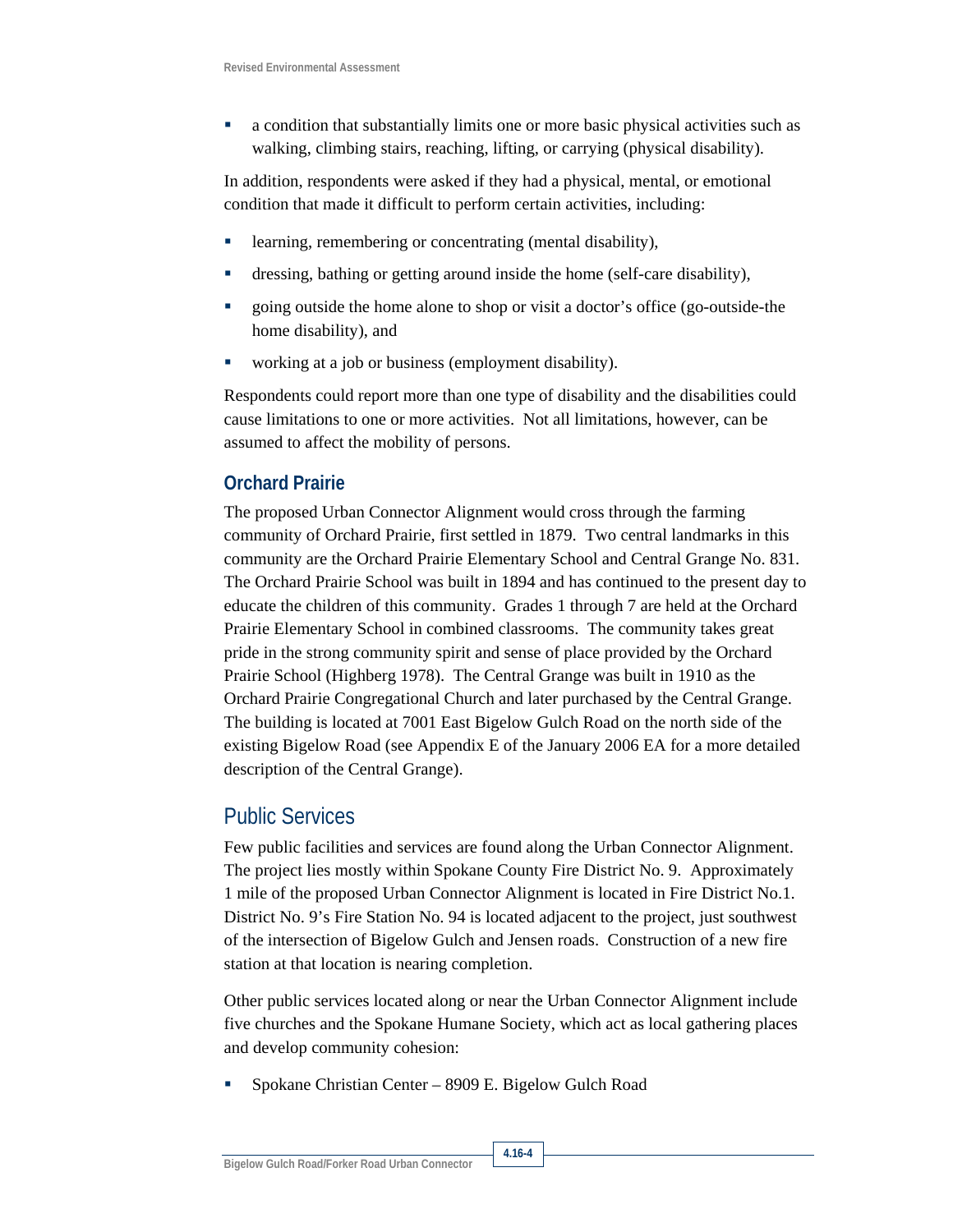- Light of Gospel Church 5716 Progress Road N.
- East Valley Baptist Church 14516 Wellesley Avenue East
- Church of Jesus Christ of Latter Day Saints- 15520 Wellesley Avenue East
- Community Church of the Bible 4510 Sullivan Road N.
- Spokane Humane Society along N. Havana Road near the west terminus of the project corridor

Notable public services not located within the study area, but important to residents include hospitals and libraries. The nearest hospital to the Urban Connector Alignment is located along the I-90 corridor in Spokane Valley. Argonne Library at 4322 N. Argonne Road is the nearest library located approximately two miles south of the project corridor.

# Commercial Uses

There are scattered commercial or industrial uses along the project corridor. A landscape nursery is located on the southwest corner of the intersection of Bigelow Gulch and Argonne roads. Industrial uses are located west of the project limits at the Havana Street terminus in an area known locally as the Hillyard industrial area, which includes uses such as the Losbaugh automobile recycling yard, O'Neil's Custom Engines, and Food Service of America. Industrial and commercial uses also occur to the south and east of the eastern terminus at Wellesley Avenue in the City of Spokane Valley.

 The nearest primary retail services (grocery stores, pharmacies, banks, gas stations, etc.) are located near the western and eastern termini of the project corridor within the city limits of Spokane and Spokane Valley respectively. These retail services are also available outside of the study area south of the project corridor along N. Argonne Road and I-90.

# **Schools**

Several educational facilities can be found along or in the immediate vicinity of the project corridor:

- Orchard Prairie Elementary School is a public elementary school located is on North Orchard Prairie Road, approximately 0.4 mile from the closest point on the proposed Urban Connector Alignment.
- Spokane Christian Academy is a private school located near the midpoint of the project, northwest of the intersection of Bigelow Gulch and Argonne roads. It provides day care and private education for kindergarten through 8th grade.
- Trentwood Elementary School is a public elementary school located on East Wellesley Avenue at the east end of the project corridor.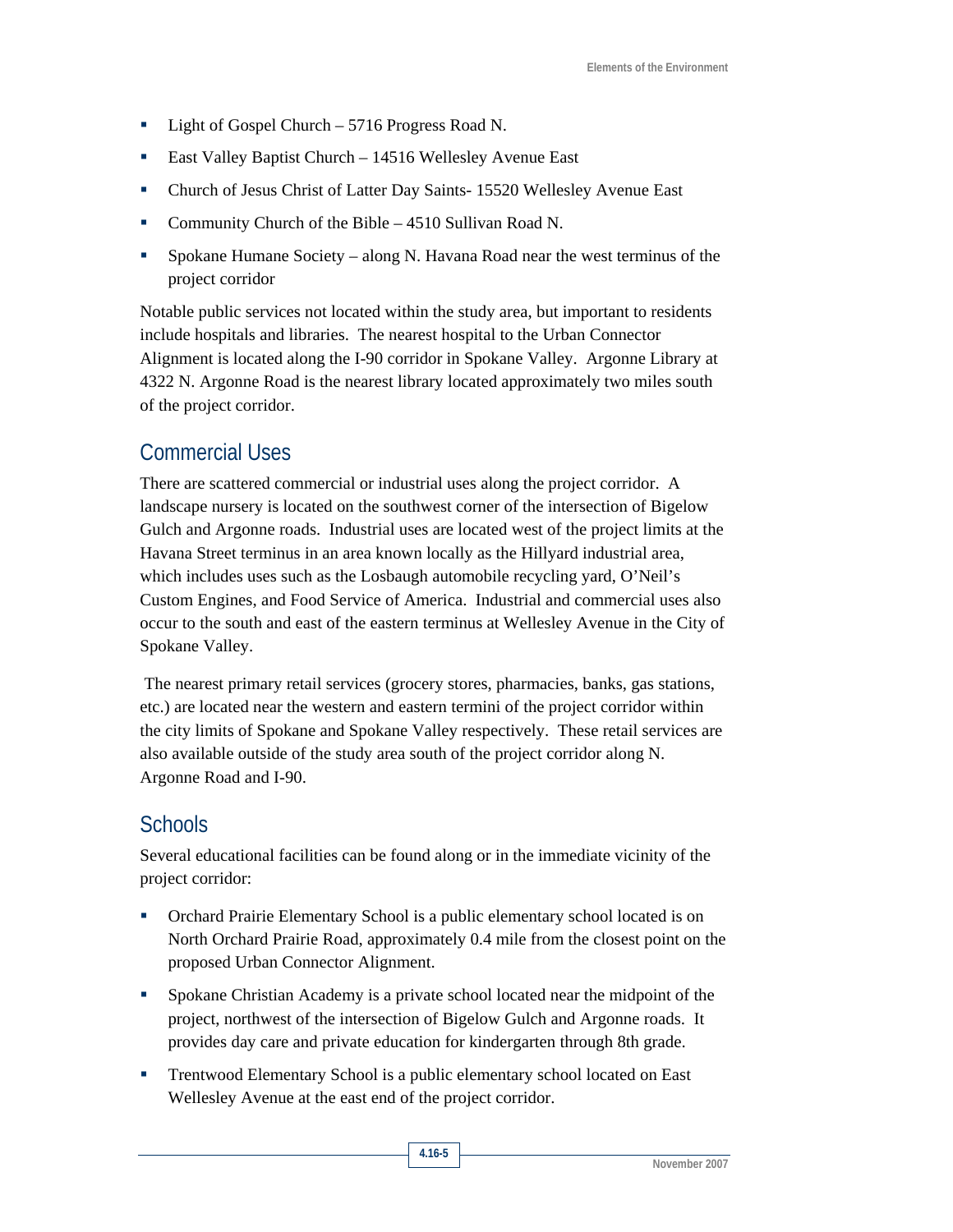East Valley Middle School and East Valley High School are public secondary schools located at the east end of the project corridor, approximately one-half mile from the closest point to the Urban Connector Alignment.

Demographic data for these five schools was found on the National Center for Education Statistics website and was previously presented in Table 4.8-1.

The project corridor crosses through three school districts: Orchard Prairie No.23, West Valley No. 363, and East Valley No.361.

- The Orchard Prairie school district consists of one elementary school, Orchard Prairie (K–7), with an enrollment in 2005 of 74 students.
- The West Valley School district had a total enrollment of 3,082 in 2005 and is composed of one early childhood education center, four elementary schools, two middle schools, a high school, and two nontraditional high schools. No schools in the West Valley School district are found along the project corridor.
- The East Valley School District had a total enrollment of 4,382 in 2005 and is comprised of six elementary schools, two middle schools, and one high school. East Valley Middle School is located at the eastern end of the project corridor had an enrollment of 544 in 2005. Across Sullivan Road from the middle school is East Valley High School, which had an enrollment of 1,431 in 2005 (Office of Superintendent of Public Instruction 2006).

# **4.16.3. What regulations apply to social and economic elements?**

# Community Character and Cohesion

The National Environmental Policy Act of 1969, as amended, established that the federal government use all practicable means to ensure for all Americans safe, healthful, productive, and aesthetically and culturally pleasing surroundings [42 U.S. Code  $4331(b)(2)$ ]. The Federal Highway Administration in its implementation of the NEPA [23 U.S. Code 109(h)] directs that final decisions regarding projects shall be made in the best overall public interest. This requires taking into account adverse environmental impacts, such as destruction or disruption of human-made resources, community cohesion, and the availability of public facilities and services.

Other applicable statutes and regulations include Title VI of the Civil Rights Act of 1964, Presidential Executive Order 13166 – Limited English Proficiency, Presidential Executive Order 12898 – Environmental Justice, the Uniform Relocation Assistance and Real Property Acquisition Policies Act as amended, the Civil Rights Restoration Act, the Americans with Disabilities Act and the Age Discrimination Act. These statutes and regulations have to do with effects on people and provide guidance to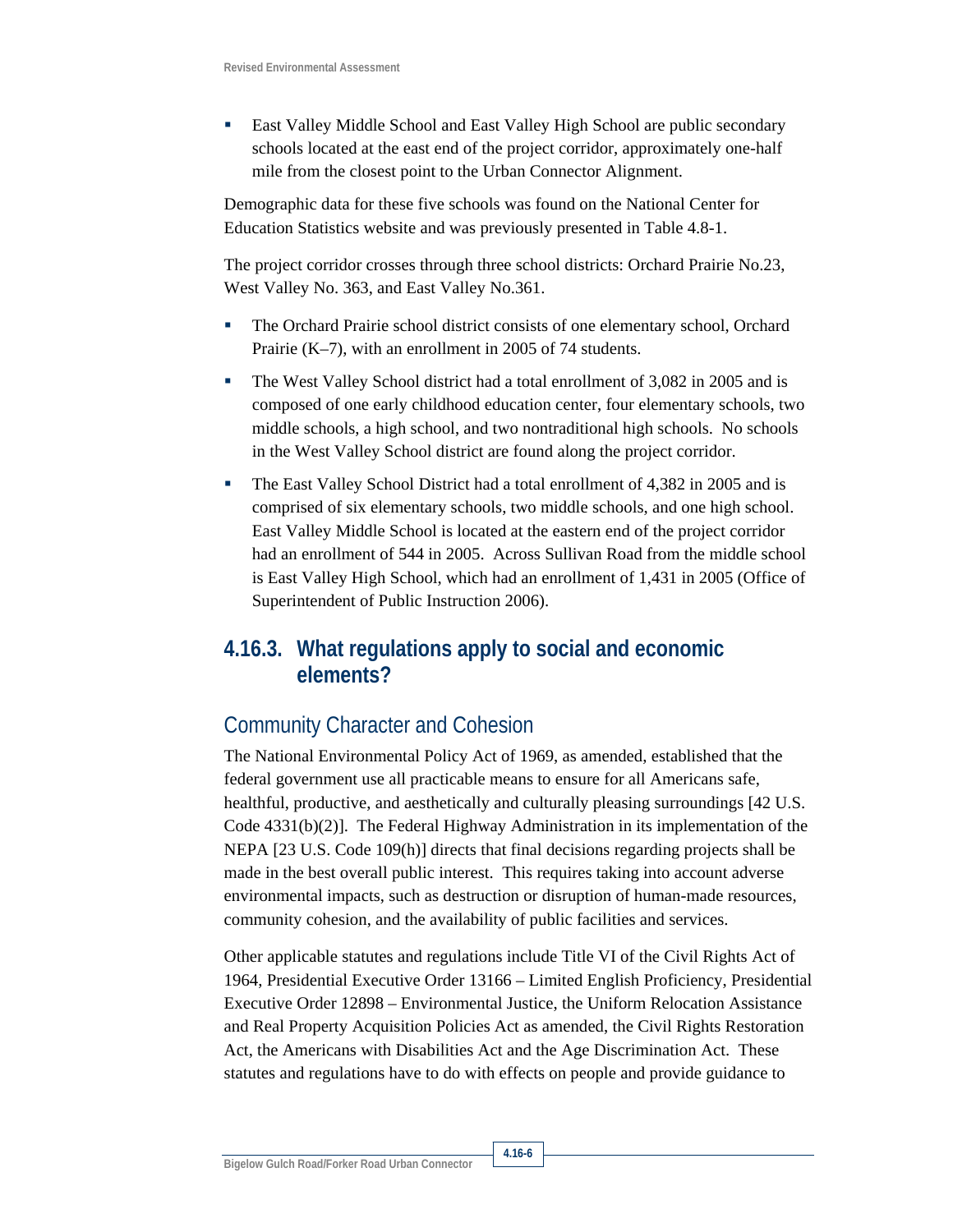prevent discrimination based on age, race, or ethnicity and reduce disproportion effects to disadvantaged populations.

The WSDOT *Environmental Procedures Manual* (WSDOT 2006a) defines community cohesion as "the ability of people to communicate and interact with each other in ways that lead to a sense of community, as reflected in the neighborhood's ability to function and be recognized as a singular unit."

The project area includes five local churches, four schools, one fire station, and a Grange Hall that help define the community's sense of place. Other public facilities, as well as commercial services, are located one to two miles outside of the project area. As previously noted in Section 4.16.2, the Orchard Prairie community exhibits a strong sense of place and community involvement.

# **4.16.4. How were potential effects evaluated?**

The analysis of impacts involved the compilation and review of the County and City of Spokane Valley Comprehensive Plan policies for consistency with proposed alignment and conformance with the existing long-range plans of each jurisdiction, review of aerial photographs and discussions with Spokane County planning staff.

Of importance in the impact analysis were the considerations of any significant population or employment changes, any neighborhood division or separation from services, changes in community cohesion, or changes in housing and service; or substantial impacts on businesses and service providers in an area, either directly or indirectly.

Cumulative impacts were also analyzed and are presented in Section 4.17 of this Revised EA. It was assumed that all aspects of the proposed action would be performed in accordance with all applicable existing laws, regulations, and permit conditions. Analysis of potential impacts was based on project activities described in Chapter 2, *Project Description*.

# **4.16.5. What impacts would the Urban Connector Alignment have on social and economic elements?**

# No Action

**How would construction affect social and economic elements?**  There would be no construction-related impacts.

## **How would operation affect social and economic elements?**

No Action would not meet the proposed action's purpose and need, part of which is tied to improvement of movement of goods and freight between the light industrial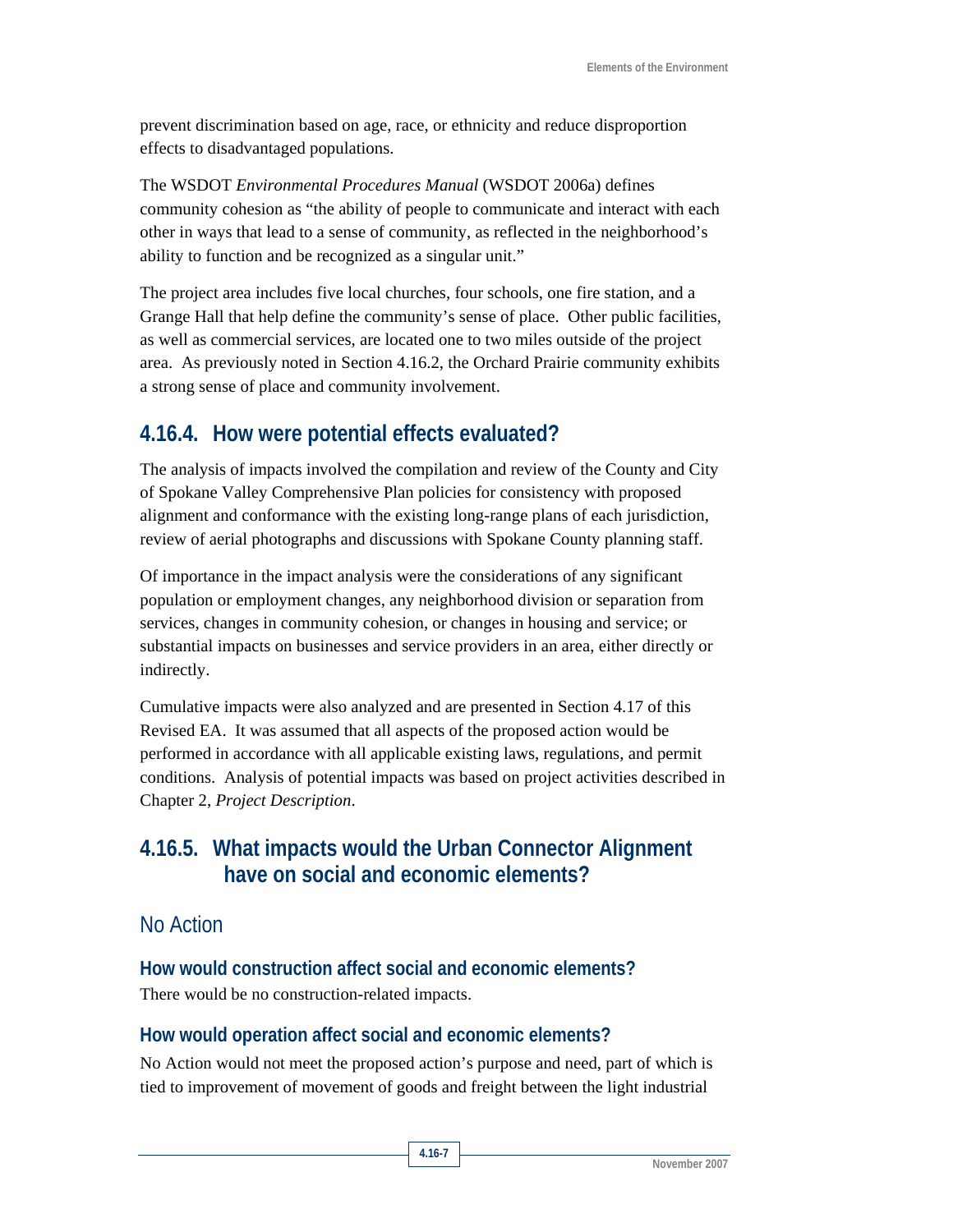and commercial development at both ends of the Urban Connector Alignment. There would be continuing loss of lives and injuries from a very high level of accidents.

# Proposed Action

### **How would construction and operation affect social and economic elements?**

### *Community Cohesion*

The effects of transportation projects on community cohesion may include splitting communities, isolating or separating portions of a neighborhood, changing property values, or separating residents from community facilities or services. Potential effects on community cohesion were identified by reviewing the air quality, environmental justice, land use and displacements, noise, transportation, and visual sections of this Revised EA.

Because Bigelow Gulch and Forker roads are existing roadways through low-density development, no new communities would be divided or isolated, nor residents separated from community facilities or services, nor would any community service boundaries, such as school districts or fire districts, be severed or bisected.

Through comment letters received and public testimony taken at several public meetings about the Urban Corridor Alignment, members of the community raised concerns about project-related social and economic effects to their rural community. Many of these comments raised specific concerns about degradation of the Orchard Prairie community's quality of life. The specific community concerns cited are included in Appendix 3 of this revised EA. These comments ranged from concerns about increased traffic in the rural environment, the negative impacts of widening or relocating the roadway closer to existing residences, the potential for this roadway improvement to lead to future zoning changes that would increase development leading to increased school enrollment.

Impacts from the proposed Urban Connector Alignment are expected to be limited to individual or small clusters of homes and outbuildings located along the alignment. In some instances, the location of the proposed alignment would differ from the existing location of Bigelow Gulch Road but it would continue to pass through a primarily rural area of the county. No overall community changes are expected as a result of the Urban Connector Alignment.

The proposed Urban Connector Alignment could impact some existing uses located along the corridor. Impacts would be generally limited to those properties immediately abutting the existing and proposed alignments. Overall, the project would benefit local residents as well as residents and businesses in the larger Spokane area. The wider roadway and 8-foot-wide shoulders on each side would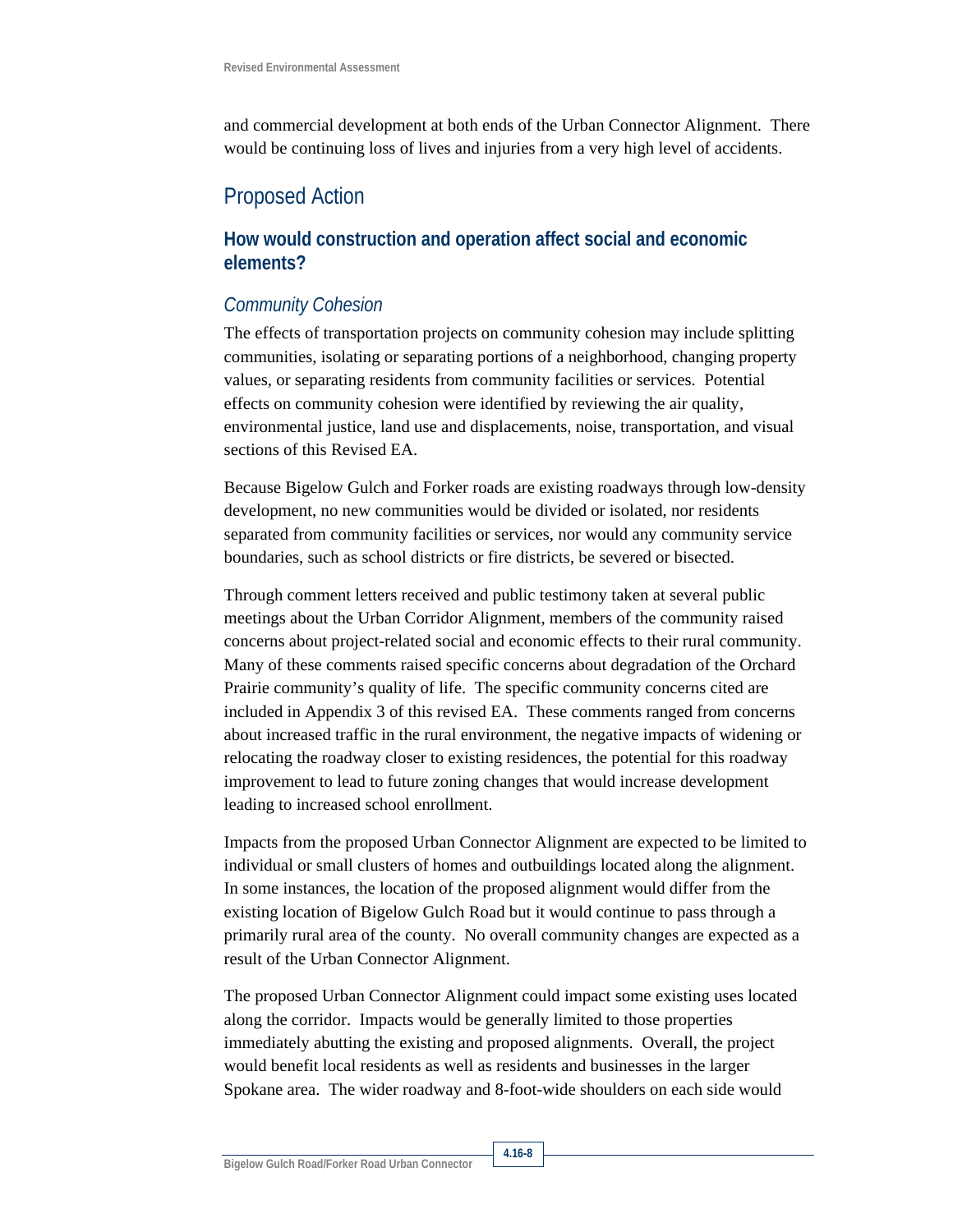allow slow-moving farm equipment to more easily and safely move along or across the roadway. Other benefits would include a reduction in accidents from improved roadway alignment and sight-distances that would benefit both pedestrians and drivers accessing and crossing Bigelow Gulch and Forker Roads (see Section 4.9, *Transportation,* for discussion of safety).

The proposed roadway improvement would include construction of approximately 4,000 linear feet of new roadway within new right-of-way in the Weile Avenue area (Figure 2-1). Construction of the new roadway at that location would mean that approximately 5,000 feet of the current Bigelow Gulch roadway would be bypassed by the new alignment, which would result in a reduction in traffic along the northern loop of Bigelow Gulch Road in the vicinity of Orchard Prairie Road and the Central Grange. Residents using this area of the community would have greater ease traveling either by motor vehicle, bicycle, or as pedestrians due to the reduced traffic volumes along this section of Bigelow Gulch Road.

The new alignment would result in the physical separation of some residences from one another between East Wilding Avenue and East Weile Avenue, and between North Eastern and Thierman roads. This physical separation between households would alter roadway configurations in the area, requiring changes in pattern of travel of residents along that portion of the alignment, and in increased effort and travel time between households on either side of the new alignment. These changes would not block or restrict access to any properties, community facilities, or services. The linkage between the neighborhood and community facilities would be altered but not impaired.

For residents located east of the eastern intersection of East Weile Avenue to Forker Road, the proposed Urban Connector Alignment would be the widening of an existing roadway that is currently an element of the community. The proposed alignment would increase the number of travel lanes from two to four lanes plus center median. The widening of the roadway would allow residents greater ease and improved safety in access to and egress from their residences by motor vehicle or bicycle and a need for greater caution in crossing the roadway by foot or bicycle. The speed limit on the roadway would remain the same; however, sightlines and distance would improve to the benefit of pedestrians, bicyclists, and motorists crossing the roadway.

#### *Housing*

Construction of the proposed Urban Connector Alignment would result in a combination of partial and total property acquisition for road right-of-way, including the relocation (displacements) of nine homes and five outbuildings in this rural area. The impact of these relocations is presented in Section 4.7, *Land Use and Displacement,* of this Revised EA. While these relocations would affect the residents on individual parcels and farms, there would be minimal effect on the overall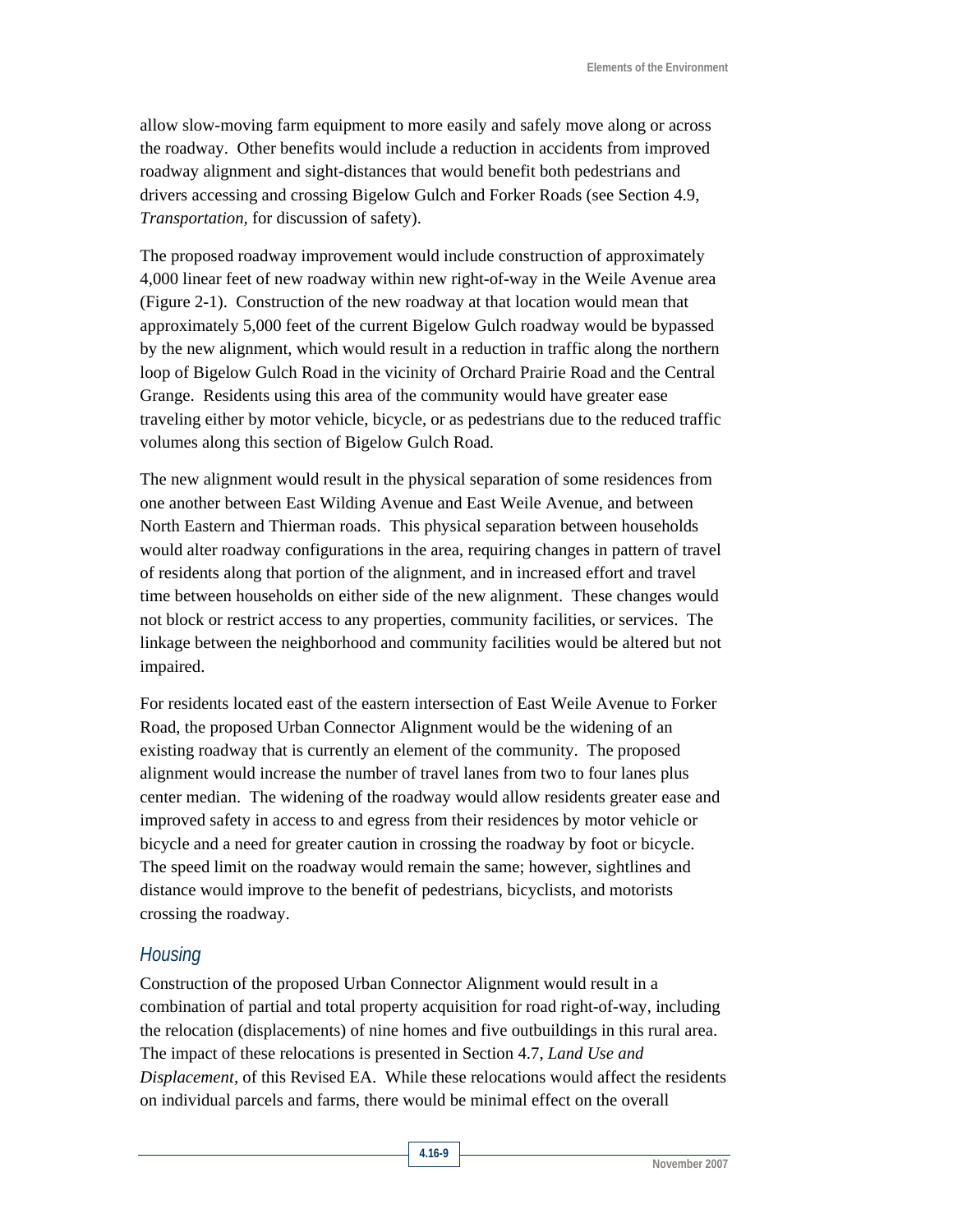community structure. Existing residences with access to Bigelow Gulch would have their current access points relocated, realigned, and/or improved to comply with design standards and to improve safety.

Spokane County has purchased six of the nine homes, with the remaining three yet to be purchased. According to Spokane County, two of the parcels with homes would be required for the proposed roadway or associated facilities such as stormwater swales, channels, and detention ponds. These properties would be removed from the future tax roll. The two properties would result in the loss of approximately \$1,900 per year of taxes, or the equivalent of 0.0007% of the County's assessed valuation. The third property would also be acquired, and the house removed to accommodate the proposed action. At a later date the remaining buildable portion of the parcel would be resold, with the property added back onto the tax roll at some future date (Hemmings pers. comm.). This would result in a short-term loss of tax revenue of minimal impact.

Spokane County would work with the current owners and occupants regarding the relocations. The occupants would be entitled to receive relocation benefits following the formal purchase offer to the property owner. Monetary benefits would also be available for moving and reestablishment expenses up to specific limits.

#### *Public Services*

Construction of the new Fire Station No. 94 located at the intersection of Bigelow Gulch and Jensen roads is nearing completion. The new station is located farther from Bigelow Gulch Road, with new access to Jensen Road and direct access to Bigelow Gulch Road eliminated. The old fire station would be demolished when construction is complete. Spokane County would provide cost sharing with the fire district associated with the proposed Urban Connector Alignment project.

The proposed action would require property at the Light of Gospel Church on Progress Road. The proposed roadway would be located immediately east of existing church parking, while a proposed detention pond would be located adjacent to the north church entrance, and the south entrance to the church parking lot would be modified by widening of Progress Road and the access road from Forker Road. These uses would not displace or restrict access to the church.

No effects are expected to occur to other public services from construction or operation of the proposed action.

#### *Commercial*

Construction of the project would not relocate any businesses but would require modified access to businesses at the west end of the project near Havana Street. Traffic delays may occur to commercial vehicles using along the corridor during construction, which may lead businesses transporting goods and services via Bigelow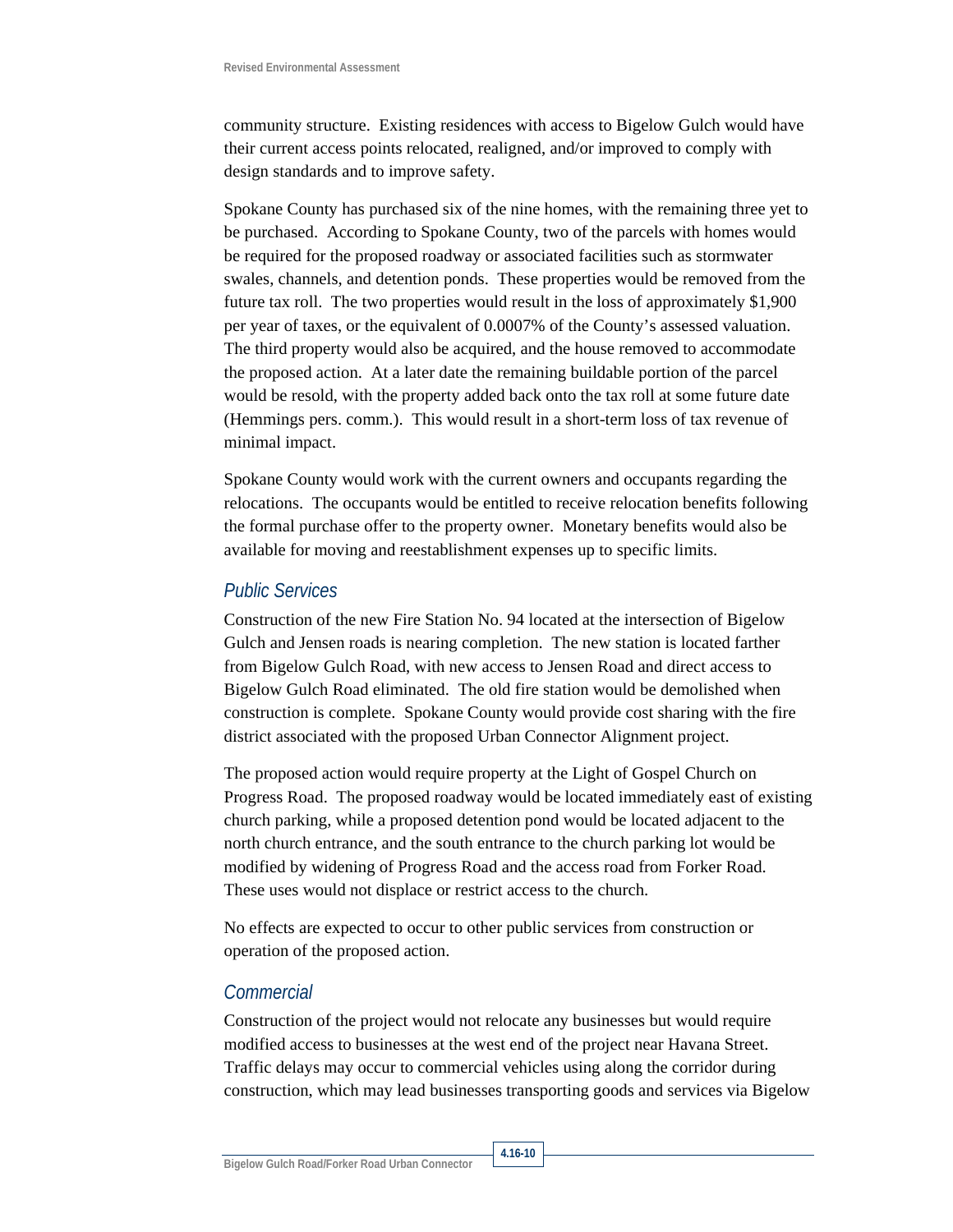Gulch Road and Forbes Road to seek alternative travel routes. Businesses would remain open and access would be provided through the duration of the project, though temporary short-term delays may be expected.

### *Schools*

Under the proposed action, the Urban Connector Alignment would be located 0.4 mile from the Orchard Prairie School that is approximately 1,200 feet farther than the school is from the existing Bigelow Gulch Road.

With the exception of modified access at Old Bigelow Gulch, Forker, and Progress roads, access to Bigelow Road by school buses would remain unchanged. Based on consultation with the School Districts, no change in school bus service is anticipated at this time (Greene pers. comm.).

Under the proposed action, the Urban Connector Alignment would result in a more restricted movement of students between the East Valley Middle School sports fields and the East Valley High School. Fencing would be installed between the schools. Access would be provided by a crosswalk at the intersection of Sullivan Road and Wellesley Avenue and either an overpass or pedestrian tunnel under the roadway. Please see Chapter 5, *Section 4(f) Evaluation,* for further discussion.

Construction of the proposed Urban Connector Alignment would result in a shift of traffic from Progress Road to Sullivan Road, which would be beneficial to the East Valley Middle School. Under current conditions, a majority of the traffic in the Bigelow Gulch Road/Forker Road corridor uses Progress Road, passing in front of the East Valley Middle School.

## **What are the indirect effects on social and economic elements?**

Indirect effects are those caused by the proposed action that are later in time or farther removed in distance, but still reasonably foreseeable.

The proposed Urban Connector Alignment would include additional travel lanes and safety measures that would benefit drivers traveling to and from residences within the study area, as well as drivers and freight traffic traveling between the cities of Spokane Valley and Spokane.

As mentioned in Section 4.7, *Land Use and Displacement,* construction of the proposed action could lead to the request for zoning and land use changes on land adjacent to or in close proximity to the proposed Urban Connector Alignment. There may be a desire by property owners and developers to allow more intensive development in the area around the roadway. The outcome of such requested changes would be determined through the County process for evaluating and either approving or denying the changes. Spokane County is currently completing amendments to the comprehensive plan that could include proposed changes to the land use designation and/or UGA boundary.